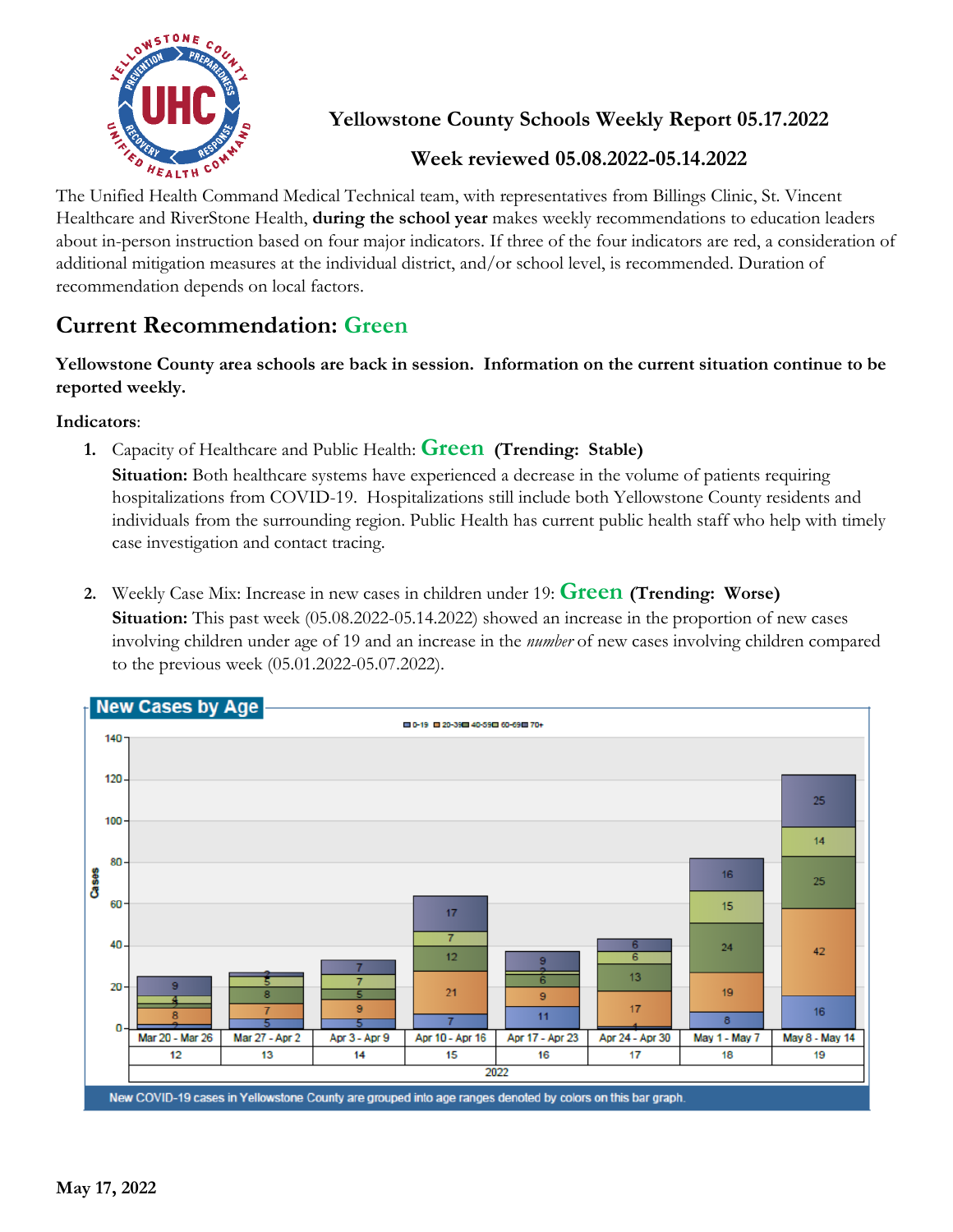

**3.** Weekly Average Daily Case Count per 100,000: **Green (Trending: Worse)**

## **Green <25; Yellow 25-49; Red >50 Currently: 11**

**Situation**: This indicator was red due to eighteen weeks in a row of being over the threshold of 25 cases per 100,000 and changed to red in week 33 of 2020 and again (08.15.2021-08.212021 and 01.09.2022- 01.15.2022). This past week (05.08.2022-05.14.2022) had an increase from the previous week (05.01.2022- 05.07.2022). This indicator remains green this week. The Unified Health Command Medical Technical team updated case thresholds for 2022. The new thresholds are 20-49 new cases per 100,000 is in the yellow, or warning category and 50 or more new cases per 100,000 reflects a rate that is in the red category.